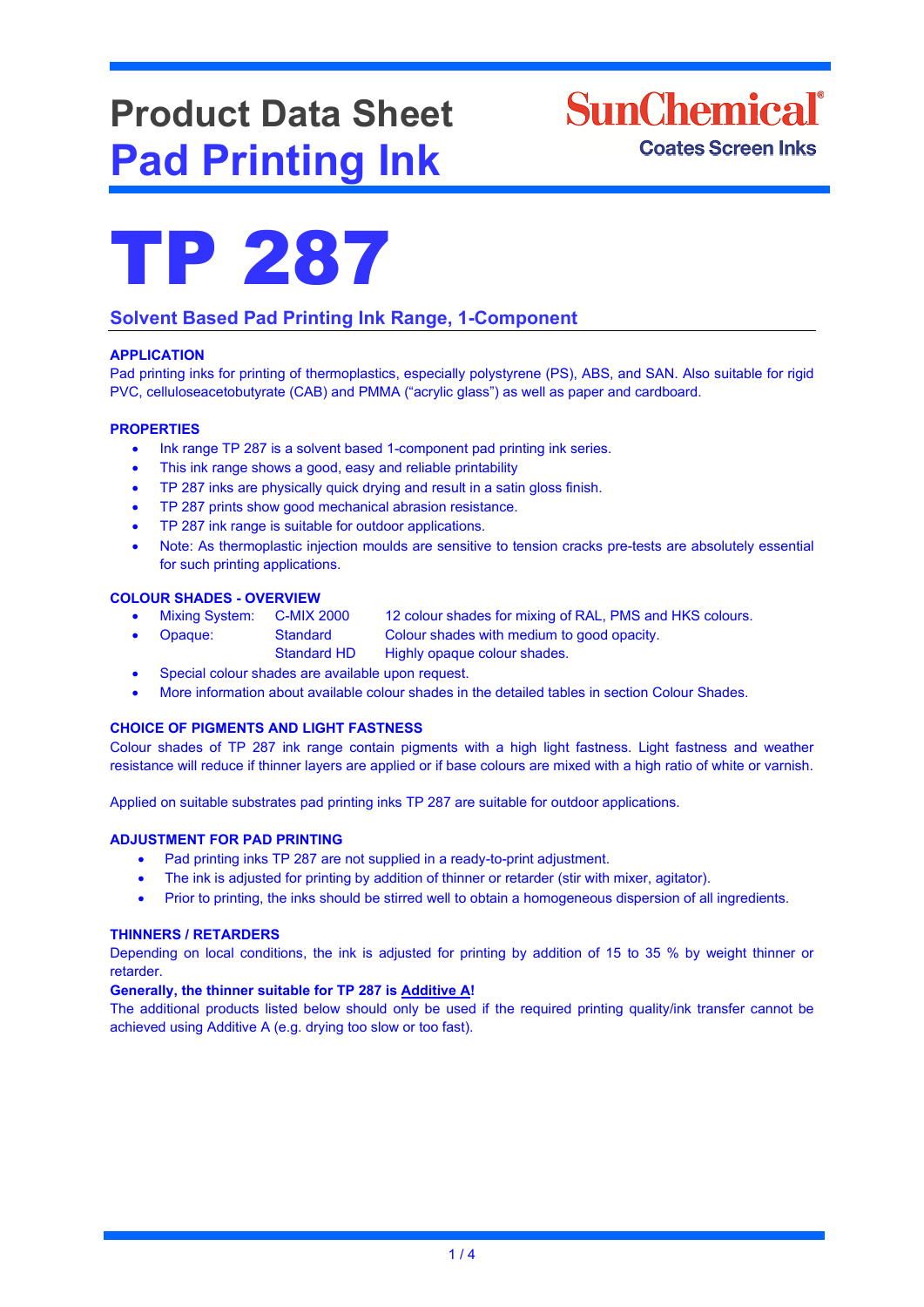#### For adjustment of pad inks TP 287, the following products are available:

| Thinner:         | <b>Additive C</b><br>Ő                       | Extremely quick thinner, good solving power                           |  |  |
|------------------|----------------------------------------------|-----------------------------------------------------------------------|--|--|
|                  | <b>VD 40</b><br>Ő                            | Quick, very strong solving power                                      |  |  |
|                  | <b>Additive B</b><br>Ő                       | Quick thinner, good solving power                                     |  |  |
|                  | <b>Additive A</b>                            | <b>Standard thinner</b>                                               |  |  |
|                  | <b>Additive U</b><br>O                       | Standard thinner, free of cyclohexanone                               |  |  |
|                  | <b>VD 60</b><br>O                            | <b>Slow thinner</b>                                                   |  |  |
| <b>Retarder:</b> | <b>TPD</b><br>O                              | <b>Very slow retarder</b>                                             |  |  |
|                  | $\blacksquare$ Preferred<br>$O=$ If required |                                                                       |  |  |
| Note:            |                                              | For printing with thick and thin steel clichés sensitive to corrosion |  |  |
|                  | <b>Additive A/00</b><br>O                    | Standard thinner with anti-corrosion additive                         |  |  |
|                  | <b>Additive B/00</b>                         | Quick thinner with anti-corrosion additive                            |  |  |

Depending on printing conditions, the products listed above can be mixed into the inks individually or as mixtures. Please note that depending on evaporation rate of the thinner/retarder used drying times may be longer.

Thinner/retarder should be mixed into the ink thoroughly using a mixer or agitator. In addition, inks should be stirred well prior to each processing to obtain a homogeneous dispersion of all ingredients.

#### **ADDITIONAL AUXILIARY AGENTS**

| <b>Application</b>        | <b>Product</b>            | <b>Addition in % by weight Additional Information</b> |                                 |
|---------------------------|---------------------------|-------------------------------------------------------|---------------------------------|
| Antistatic paste          | LAB-N 111420              | Max. 10%                                              | Possibly slightly reduced gloss |
| <b>Retarder paste</b>     | LAB-N 111420/VP Max. 10%  |                                                       | Possibly slightly reduced gloss |
| <b>Viscosity increase</b> | Thickening powder Max. 3% |                                                       | Stir with mixer                 |
| <b>Matting</b>            | <b>Matting powder</b>     | Max. 5%                                               | <b>Stir with mixer</b>          |
| Flow agent                | VM 1                      | $1 - 5%$                                              | Do not overdose!                |

#### **OVERPRINTING**

Generally, it is not necessary to overprint TP 287 inks with varnish. Basically, overprinting to achieve an enhanced protection of ink layers is possible with TP 287/E50.

#### **BRONZE COLOURS, MIXING OF BRONZE INKS**

Bronze colours are available upon request.

Printers can mix bronzes themselves using bronze pastes B 75, B 76, B 77 and B 79 as well as bronze powder B 78-POWDER. For examples of colour shades please refer to our Bronze Colour Card.

These "B" bronze pastes and "B" bronze powder are mixed with bronze binder TP 287/B or varnish TP 287/E50 prior to processing.

| Mixing ratios in parts by weight: |     |                        |            |  |  |
|-----------------------------------|-----|------------------------|------------|--|--|
| Gold bronze paste/powder          | tΩ  | TP 287/B or TP 287/E50 | $= 1: 3-4$ |  |  |
| Silver bronze paste               | tΩ. | TP 287/B or TP 287/E50 | $= 1: 4-6$ |  |  |

Bronzes B 75 to B 79 are prone to oxidation (Exception B 78-POWDER). Therefore, they should be overprinted, e.g. with TP 287/E50. B bronzes are not recommended for long-term outdoor applications.

B 78-POWDER does not tend to oxidation. The pale copper shade will not darken with time. Colour of inks mixed with B 78-POWDER is similar to colour 78/AB as shown on our "bronze colour card".

Note: When overprinting bronze colours with varnish or other colour shades it is essential to carry out pre-tests to check intermediate adhesion of the ink layers (fingernail test, tape test). Possibly mixing ratio needs to be changed to a higher varnish ratio (between 10 – 30%).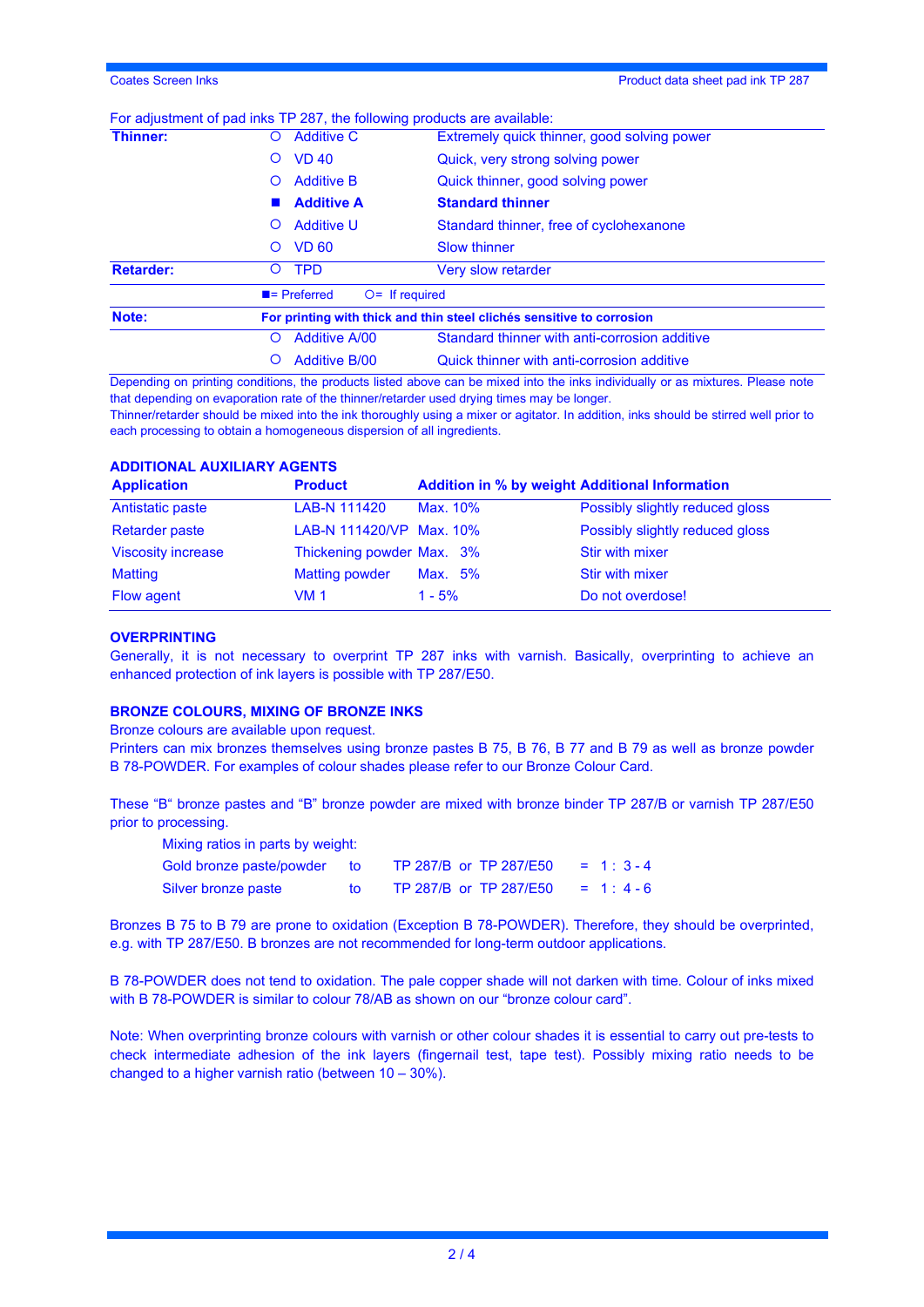#### **DRYING**

TP 287 pad printing inks dry physically, i.e. by evaporation of solvents.

Drying times below are only approximate as drying properties depend on various factors:

- Type and amount of thinners/retarders used.
- Thickness of printed ink layer (single print, multiple prints)
- Drying temperature.

Drying time is approx. 30 – 60 seconds at room temperature (20 – 25°). Drying time with heat application (e.g. hot air fan) and air circulation is about 10 - 20 seconds.

Complete drying may take up to 15 minutes, also depending on the substrate.

#### **Resistance Tests**

Resistances should not be checked before the prints are completely dry.

#### **CLICHÉ**

All commercial types of clichés (polymer, thin and thick steel, ceramic) are suitable for processing TP 287 inks. Note: Standard shades 17, 50 and 51 cannot be used for closed ink systems with a magnet holder as they contain pigments with iron oxide content.

#### **CLEANING**

Clichés, ink pots and tools can be cleaned with our universal cleaning agents URS, URS 3 or thinner VD 40.

#### **PACK SIZE**

Pad printing inks TP 287 are delivered in 1 litre containers. Other pack sizes are available upon request.

#### **SHELF LIFE**

In closed original containers, TP 287 inks generally have a shelf life of 5 years from date of production. For exact date of expiry, please refer to the label.

#### **SAFETY DATA SHEETS**

Read safety data sheet prior to processing Safety data sheets comply with Regulation (EC) No. 1907/2006 (REACH), Appendix II.

#### **CLASSIFICATION AND LABELLING**

Hazard classification and labelling comply with Regulation (EC) No. 1272/2008 (CLP/GHS).

#### **CONFORMITY**

Coates Screen Inks GmbH does not use any of the substances or mixtures for the production of printing inks, which are banned according to the EUPIA (European Association of the Printing Inks Industry) exclusion policy. Pad printing inks range TP 287 standard shades, C-MIX 2000 colour shades, standard, highly opaque standard colours (HD), process colours, silver, fluorescent colours and transparent colours comply with the requirements of toy standard "EN 71-3:2019 Safety of toys – Migration of certain elements (category III: scraped off material). Further compliance confirmations are available upon request.

#### **ADDITIONAL INFORMATION ABOUT OUR PRODUCTS**

| Product data sheets: | <b>Auxiliary Agents for Pad Printing HM</b>                                                    |
|----------------------|------------------------------------------------------------------------------------------------|
| <b>Brochures:</b>    | <b>Pad Printing Inks</b>                                                                       |
| Internet:            | Various technical articles are available for download on www.coates.de.<br>section "SN-Online" |

**FOR COLOUR RANGES, PLEASE REFER TO NEXT PAGE.**